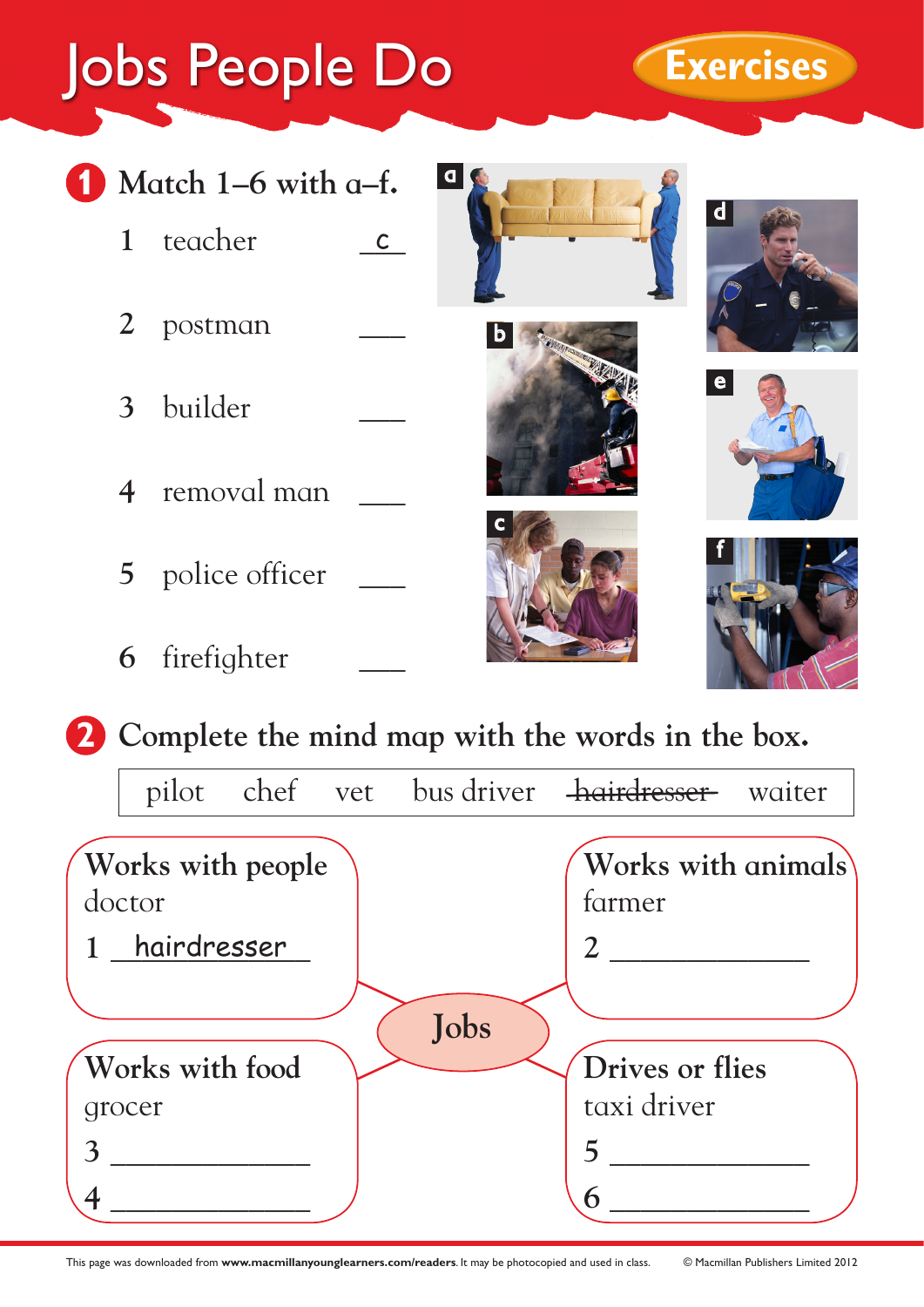## Jobs People Do **Exercises**



| 1 He helps sick people. He is $a_b$ .    |                      |            |  |  |  |
|------------------------------------------|----------------------|------------|--|--|--|
| a zookeeper b doctor                     |                      | c builder  |  |  |  |
| 2 She helps sick animals. She is a ____. |                      |            |  |  |  |
| <b>b</b> florist<br>a cashier            |                      | c vet      |  |  |  |
| 3 He cooks. He is a .                    |                      |            |  |  |  |
| a chef                                   | <b>b</b> food        | c waitress |  |  |  |
| 4 He cuts hair. He is a $\qquad$ .       |                      |            |  |  |  |
| a haircut                                | <b>b</b> hairdresser | c job      |  |  |  |
| 5 She sells flowers. She is a ____.      |                      |            |  |  |  |
| a florist                                | <b>b</b> flower shop | c plant    |  |  |  |
| 6 A taxi driver works ____.              |                      |            |  |  |  |
| <b>a</b> on a farm                       | <b>b</b> in space    | c in town  |  |  |  |
|                                          |                      |            |  |  |  |

**4 Read the sentences. Write T (true) or F (false).**

| 1 A florist sells flowers and food.                |  |
|----------------------------------------------------|--|
| 2 A pilot flies an aeroplane.                      |  |
| 3 A pilot's job takes him far from home.           |  |
| 4 A farmer studies animals in different countries. |  |
| 5 A farmer grows food.                             |  |
| 6 People in a band play football.                  |  |
|                                                    |  |